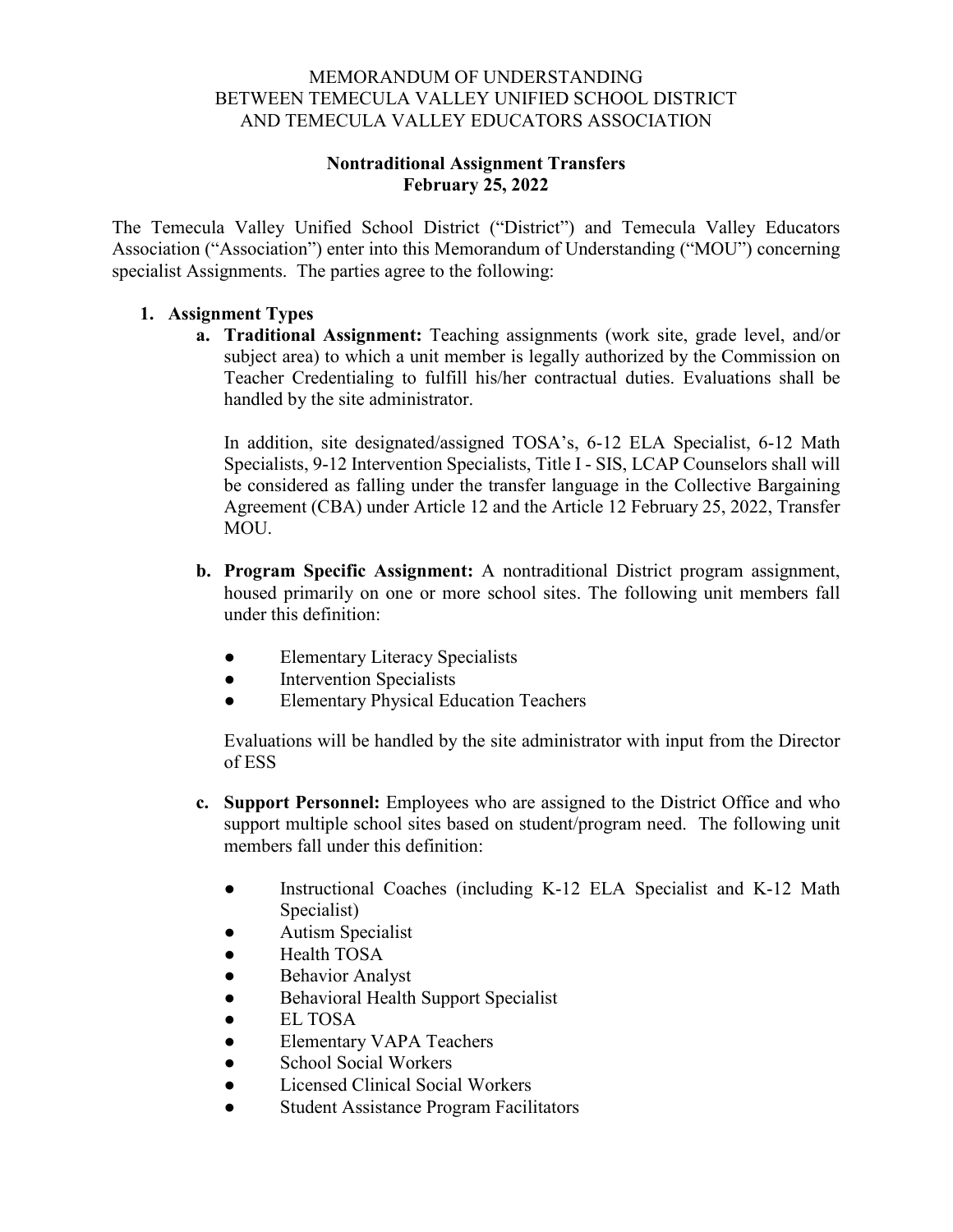- Registered Nurses (RN)
- District Library Media Specialist
- Lead Nurse
- Adaptive Physical Education
- Teacher Deaf and Hard of Hearing
- Supplemental Support Specialist

Evaluations will be handled by the assigned department director/designee.

# **2. Transfers and Reassignment of Nontraditional Assignments**

## **a. Program Specific Assignments**

- i. **Voluntary Transfer:** In the event that a program specific position becomes available at another school site, current unit members assigned to program specific positions within the same job specification may submit a request for transfer to HRD by submitting Appendix J within the posting deadline for consideration.
- ii. All current unit members within the same program specific job specification, who request a transfer will be interviewed and considered before the District considers other candidates. **Involuntary Transfer Criteria**: When an involuntary transfer (12.4.1) is necessary within a Specialist Job specification and a specialist does not volunteer for the needed transfer, District seniority shall prevail when determining which unit member is subject to the involuntary transfer to a traditional assignment.

The District will not displace other unit members in order to implement an involuntary transfer or reassignment of a unit member in a program specific position.

- iii. **Reassignment:** Unit members in program specific assignments may be reassigned to traditional assignments in accordance with section 12.5.3 of the CBA. Specialists who will be reassigned for the upcoming school year shall be notified prior to March  $1<sup>st</sup>$ .
- iv. **Return Rights:** Unit members in program specific assignments may be returned to their former assignment within one (1) calendar year of assuming the program specific assignment without an interview provided the following:
	- 1. The unit member submits a transfer request during the annual March transfer window and;
	- 2. Notifies the Assistant Superintendent of Human Resources in writing (email or hard copy) of their desire to vacate the assignment and;
	- 3. The former position is available between April and September 1st.
	- 4. The unit member and the receiving site principal mutually agree and;
	- 5. The District is able to secure a suitable replacement.